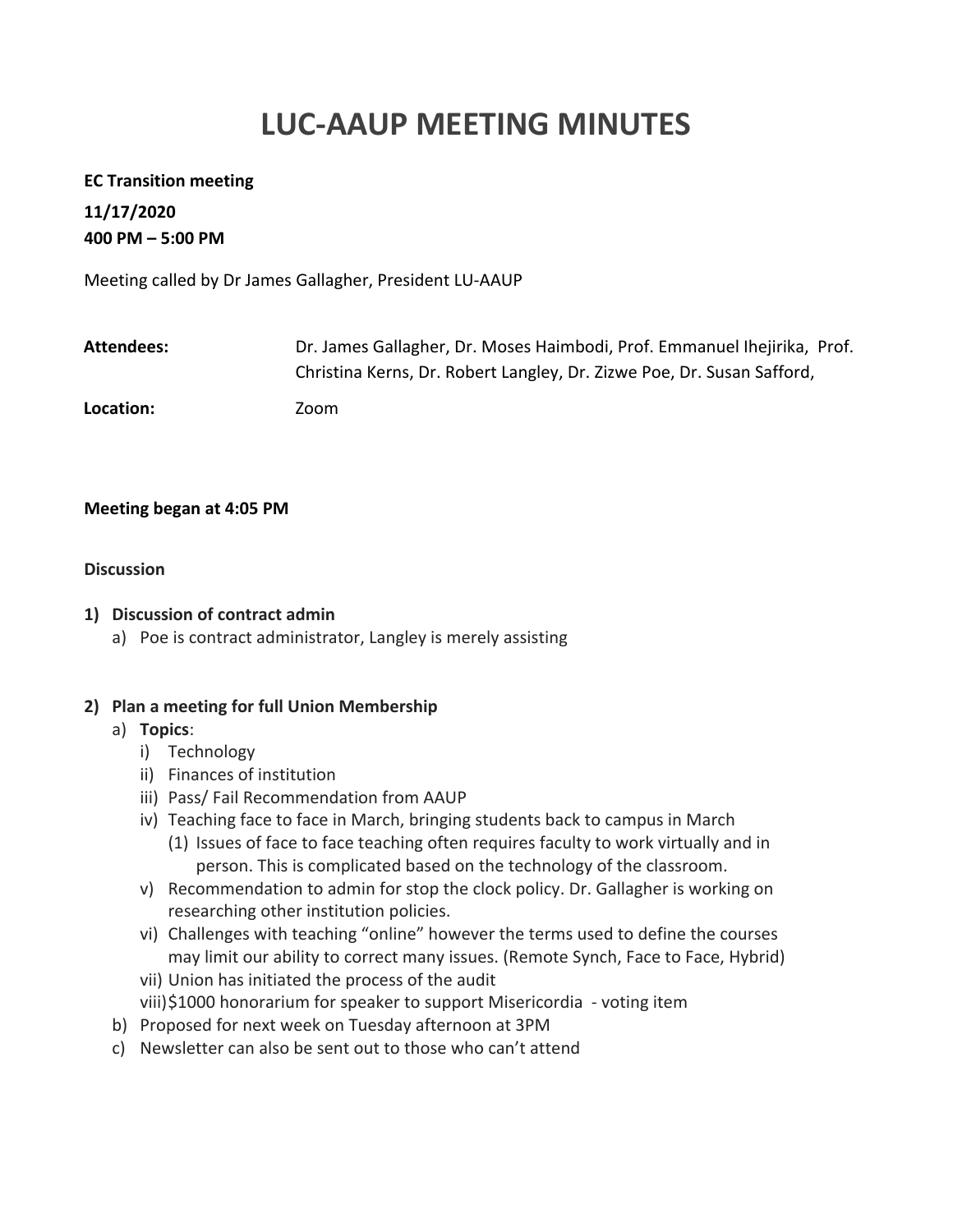## **3) External financial audit status**

- a) Dr. Ihejirika requested compliance audit proposals from CPA firms, but only one is able to take it on so far based on regulations. Dr. Ihejirika will reach out the firm that does our 990 forms to inquire on their ability to perform audits. Dr. Safford recommended reaching out to our attorney for auditor recommendations.
- b) Dr. Ihejirika plans we will have the audit report completed when we return to class in Spring.
- c) The audit is going back 4-5 years. This will cover the period since the last forensic audit in 2015. The firm was chosen by Dr. Dadson at that time. There were no errors found, but recommendations were made to how the Union handles finances. Dr. Ihejirika asked whether the company who did the audit is still in existence. Dr. Poe and Dr. Ihejirika will look through old records to find the name of the company.

# **4) Roberts Rule of order**

a) Dr. Safford suggested the Union purchasing Robert's Rules of Order for the Union President, Contract Admin and the Secretary.

# **5) Misericordia support from LUC-AAUP**

- a) Catholic Universities in the state have formed an AAUP alliance in NE. About a month ago the Admin at Misericordia decided to disband tenure for 20 months. It is unclear how this will affect the faculty applying and coming up for application of tenure. Misericordia laid off 5 non-tenured track faculty. Finished with a \$2 million surplus from 2019-2020. All faculty are teaching face to face and students are on campus. This violates the Misericordia faculty handbook, as confirmed by a lawyer.
- b) Dr. Safford is asking whether LUC-AAUP can offer a donation to support the legal fees of the faculty, because Misericordia doesn't have a union with dues and the faculty salaries are low. Money would go into a non-profit defense fund. The state AAUP will likely offer a donation as well. LUC\_AAUP could also offer an honorarium for someone from their alliance to speak to LU, rather than a donation. The speaker could discuss the history of their alliance and the obstacles they have faced.
- c) Dr Safford will ask the leader of the chapter to speak to our union members.
- d) If a faculty member is an AAUP member, but the institution doesn't have a Union chapter, the individual joins as a national member. Some dues will go into a local group account, but it is much less than a union would collect.
- e) At Misericordia, roughly 70% of faculty members pay national and local dues. They have roughly the same size faculty as Lincoln. Misericordia came to the state AAUP for support.
- f) The 1971 supreme court decision states that private institution faculty can't unionize unless given permission by administration.
- g) There were questions about whether LU faculty will feel comfortable giving our reserves to another institution. LU faculty may also not be aware of these issues and the complications of institutions who are not able to unionize.